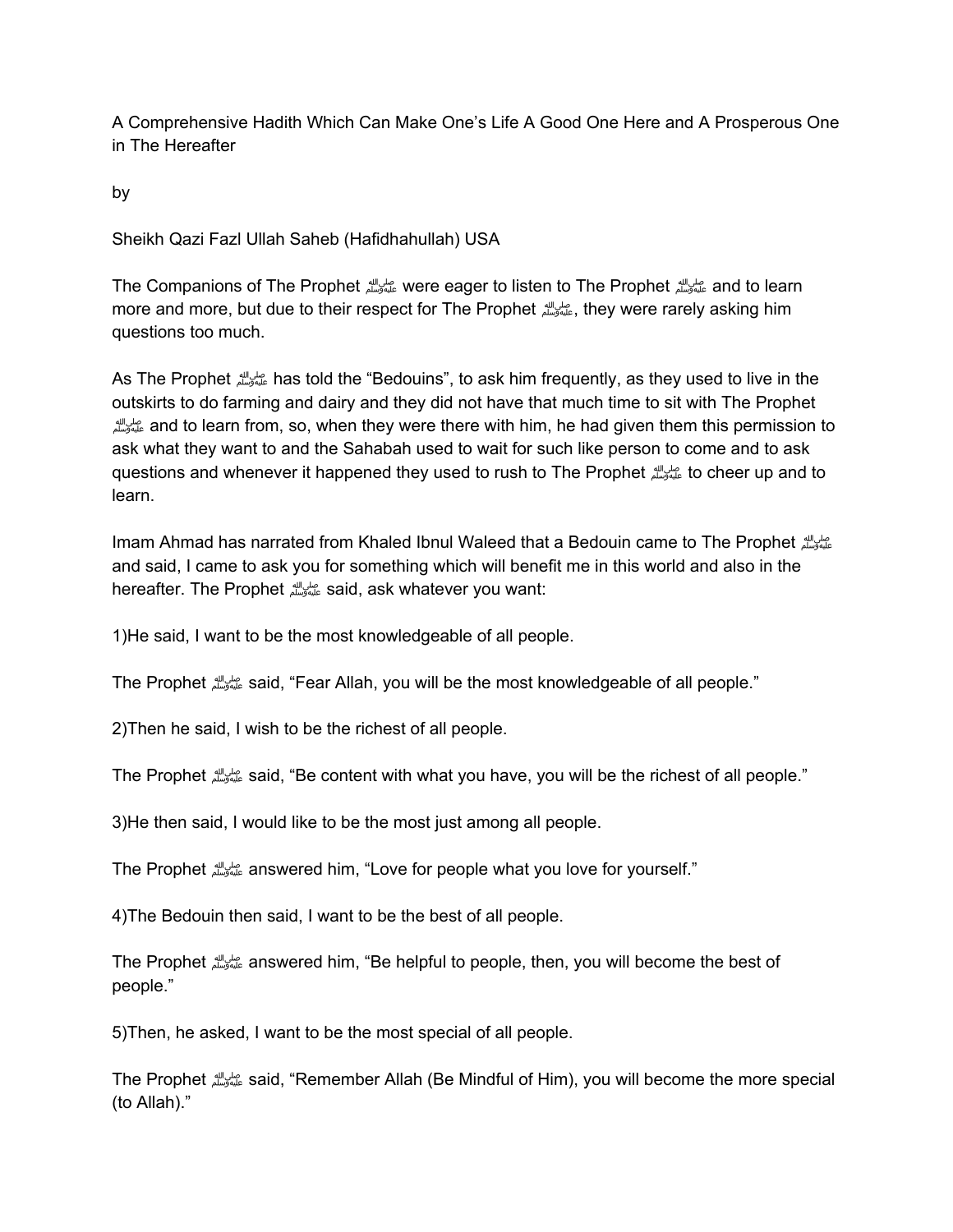6)He asked, how can I make my "Iman" (faith) perfect?

The Prophetصلى الله عليه وسلمsaid, "Make your character good, your faith will become perfect."

7)Then he said, I would like to be from the good-doers.

The Prophetصلى الله عليه وسلمsaid, "Worship Allah as if you see him and if you do not see him, He sees you."

8)He then said, I want to be of the obedient people.

The Prophetصلى الله عليه وسلمsaid, "Perform your mandatory duties, you will be of the obedient people."

9)He said, I would like to meet Allah in form of being pure of all sins.

The Prophetصلى الله عليه وسلمsaid, "Take shower from "Janabat" (impurity of sexual discharge as soon as possible) you will meet Allah pure."

10)He said, I wish to be resurrected on the day of resurrection light.

The Prophetصلى الله عليه وسلمsaid, "Inflict no injustice upon others, you would be in light on the Day of Judgment."

11)The Bedouin then said, I want my Lord to do mercy to me on the Day of Resurrection.

The Prophetصلى الله عليه وسلمsaid, "Have mercy on your own self (not to do anything wrong to yourself) and have mercy on His (Allah's) slaves, your Lord will have mercy on you on the day of resurrection."

12)He then said, I want my sins to be lessened (means forgiven)

The Prophetصلى الله عليه وسلمsaid, "Say "Istighfar" (ask forgiveness) a lot, your sins will get (lessened)."

13)He said, I want to be the most respected of people.

The Prophetصلى الله عليه وسلمsaid, "Complain not about affairs to people, you will be the respected of all people."

14)He said, I want to be the strongest of all people.

The Prophetصلى الله عليه وسلمsaid, "Put your trust in Allah (count on Allah)."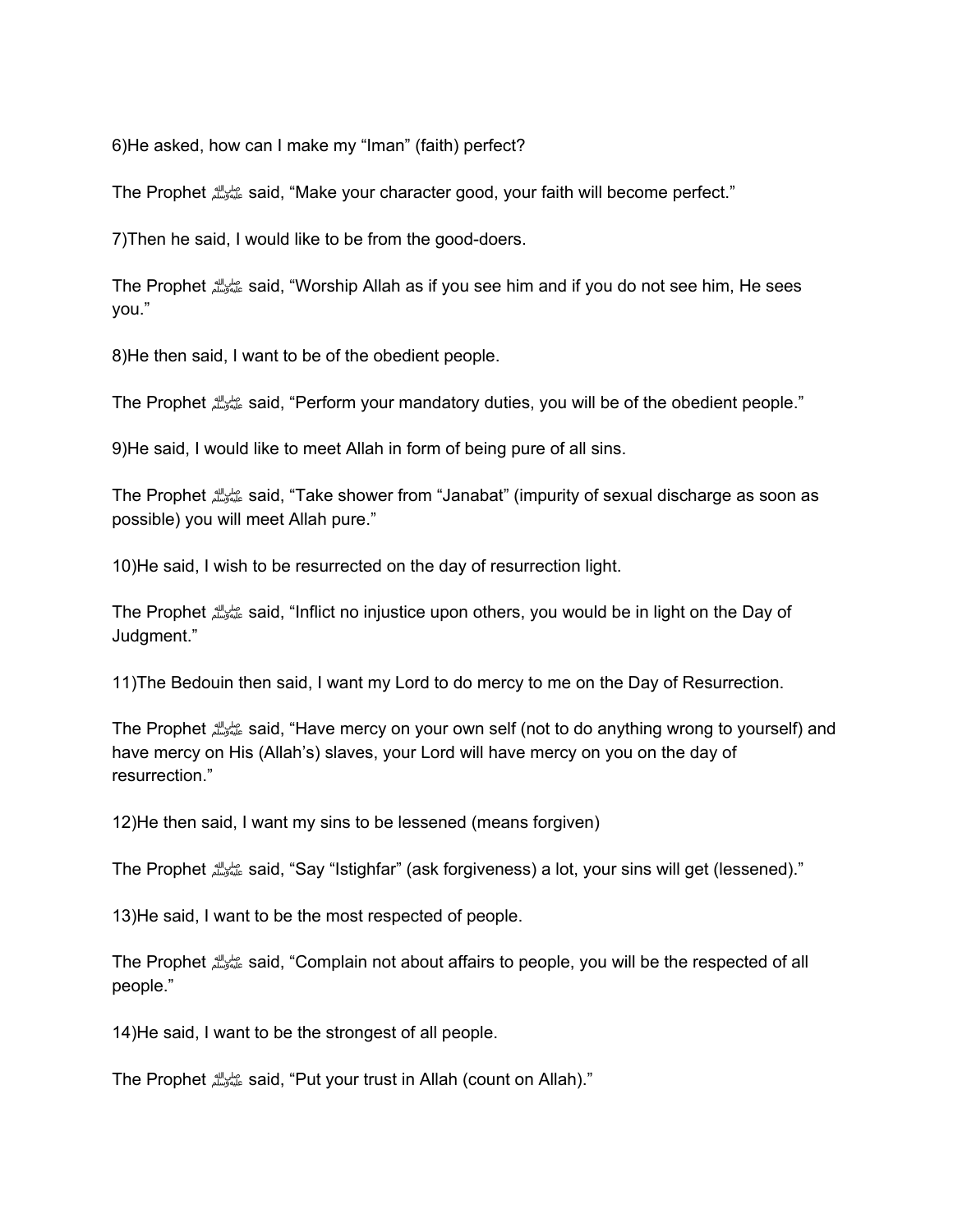15)The man said, I want that Allah may expand my provision.

The Prophetصلى الله عليه وسلمsaid, "Be with "Taharah" (purity) all the time, Allah will expand your provision for you."

16)He said, I wish to be among the Most Beloved of Allah and His Messenger.

The Prophetصلى الله عليه وسلمsaid, "Love what Allah and His Messenger love, you will be among their Beloved."

17)He said, I wish to be sheltered from the displeasure of Allah on the day of resurrection.

The Prophetصلى الله عليه وسلمsaid, "Be not angry with any of the creature of Allah, you will be safe from the displeasure of Allah."

18)He said, I want my supplication to be accepted.

The Prophetصلى الله عليه وسلمsaid, "Avoid eating unlawful (forbidden), your supplication would be accepted."

19)He then said, I wish my Lord should cover me (means my faults) on the day of resurrection.

The Prophetصلى الله عليه وسلمsaid, "Cover the faults of your brothers, Allah will cover you on the day of resurrection."

20)He asked what rescues from sins and faults?

The Prophetصلى الله عليه وسلمsaid, "Tears, sincere submission, and sicknesses."

21)He asked, which good deed is the greatest one in the eyes of Allah?

The Prophetصلى الله عليه وسلمsaid, "Noble Character, Humbleness, and patience in hardships."

22)He then asked, and what is the big sin in the eyes of Allah?

The Prophetصلى الله عليه وسلمsaid, "Bad character and selfish greed."

23)He asked, what can suppress the rage of The Lord here and in the hereafter?

The Prophetصلى الله عليه وسلمsaid, "Confidential charity and taking care of the relation."

24)The Bedouin then said, what can put off the fire of hell on the Day of Judgment?